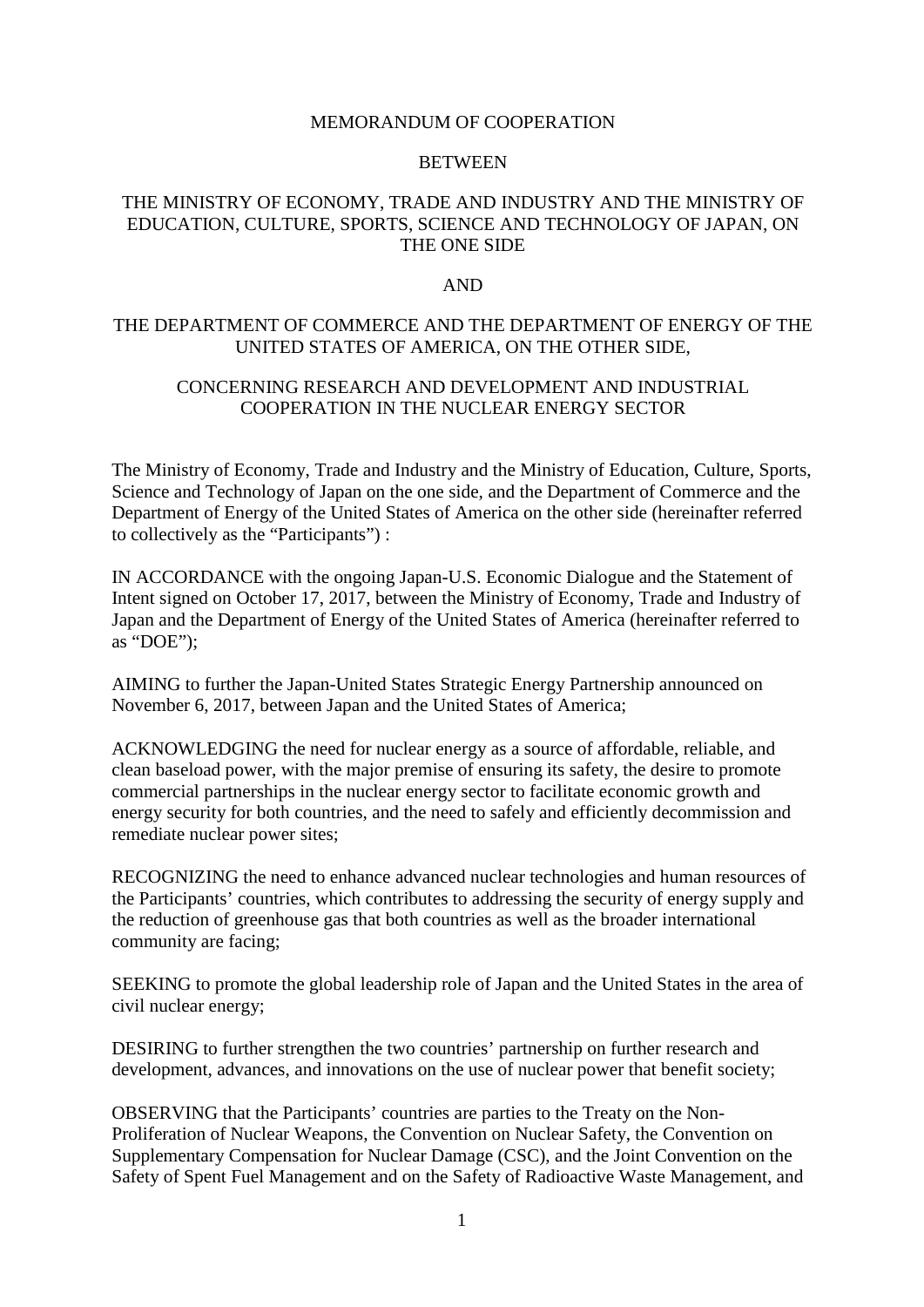that both Participants' countries strongly support the safeguards system of the International Atomic Energy Agency (IAEA), including the Additional Protocol;

HAVING REGARD for the scope of cooperation set out in the Agreement for Cooperation between the Government of Japan and the Government of the United States of America Concerning Peaceful Uses of Nuclear Energy done at Tokyo on November 4, 1987, which entered into force on July 17, 1988; and

NOTING the special bond that exists between Japan and the United States, as exemplified by the response to the incident at Fukushima Daiichi Nuclear Power Station and desiring continued cooperation on its decommissioning and decontamination,

## HAVE REACHED THE FOLLOWING RECOGNITION:

The Participants intend to cooperate, subject to their respective countries' national laws, regulations and international commitments, as follows:

## Cooperation on Nuclear Research and Development, Including Innovative Reactors

- Reaffirm the importance of promoting the innovation of nuclear technologies through multi-layer international cooperation among public and private sectors in such areas as research and development and regulatory frameworks;
- Discuss ways of collaborating between Japan and the United States regarding innovative reactor research and development;
- Discuss mid-to-long term planning to create private-sector-led innovation, and in so doing promote dialogue and collaboration among relevant agencies, regulators, national laboratories, universities, and private sectors;
- Encourage private sector and university researchers to develop advanced reactors and to discuss means to promote research and development, such as experimental data sharing or paid use, personnel exchange, and further cooperation for sharing nuclear facilities in Japan and the United States;
- Encourage potential future partnerships to develop and deploy the next generation of advanced nuclear reactors, including small modular reactors, through dialogue including the Japan-U.S. Roundtable; and
- Recognize the importance of, and intent to further strengthen, the two countries' cooperation under the Civil Nuclear Energy Research and the Development Working Group of the Japan-U.S. Bilateral Commission on Civil Nuclear Cooperation.

## Cooperation on Decommissioning and Back End Fuel Cycle Management

Reaffirm the principle that contractual awards for the decommissioning of nuclear power plants and other related activities are expected to be based on the commercial, safety and technical merits of the different proposals and industrial partnerships;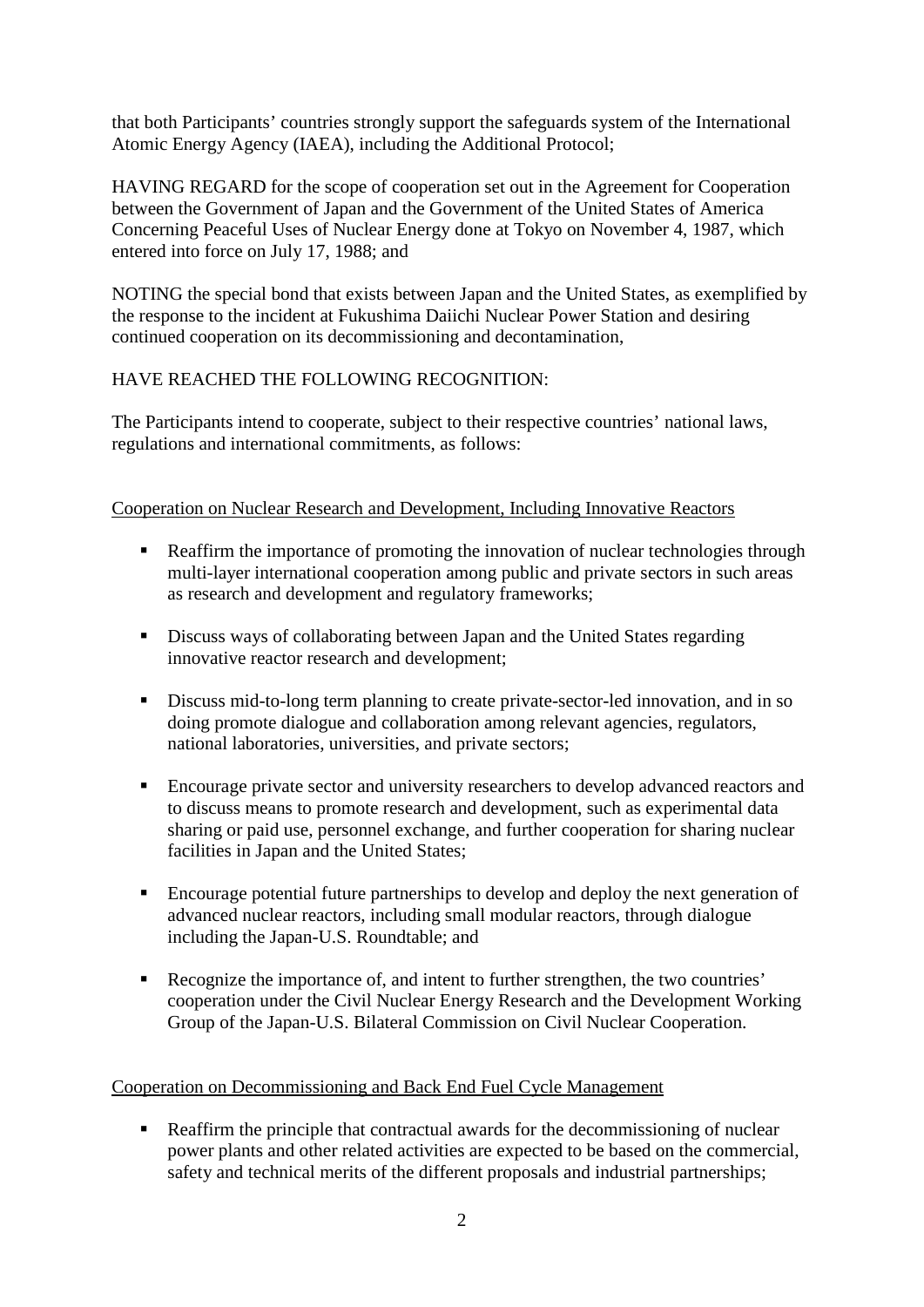- Support industrial collaboration in decommissioning of commercial nuclear power plants, research reactors, and other nuclear facilities, as well as the decontamination and remediation of Fukushima Daiichi Nuclear Power Station;
- Discuss means for further cooperation on enhancing capabilities in interim storage of spent nuclear fuels, including joint studies on dry cask storage;
- Support industrial collaboration in management and disposal of low-level radioactive waste, and sharing lessons learned between Japan and the United States;
- Launch a new dialogue regarding final disposal of high-level radioactive waste, to encourage joint studies on technologies including safety measures during the operational phase, and to deepen cooperation in public communication strategies including sharing effective lessons and experiences;
- Recognize the importance of, and intent to further strengthen, cooperation under the Decommissioning and Environmental Management Working Group of the Japan-U.S. Bilateral Commission on Civil Nuclear Cooperation;
- Facilitate further collaboration including cooperation between Japanese related agencies and DOE National Laboratories in the areas of decommissioning and decontamination;
- Collaborate in support of the Japan-U.S. Decommissioning Forum and the International Forum on the Decommissioning of the Fukushima Daiichi Nuclear Power Station, and other appropriate activities on decontamination and decommissioning; and
- Support the sharing of lessons on strategic planning, management oversight, communication with regulators, and stakeholder engagement learned in the areas related to decommissioning and other related areas in the civil nuclear sector.

### Industrial Cooperation for Safety Improvement

- Welcome ongoing and future collaboration between the Atomic Energy Association (ATENA) established in July 2018, which represents the Japanese nuclear energy industry, and the nuclear industry in the United States to share knowledge and encourage discussion on technical issues of common interest at various opportunities such as international fora; and
- Welcome ongoing and future industrial cooperation, and additional forms of industrial cooperation , between Japanese and U.S. companies, including but not limited to safety improvements, such as cooperation on industrial peer reviews between the Japan Nuclear Safety Institute (JANSI) and the Institute of Nuclear Power Operation (INPO); and work on risk informed decision making.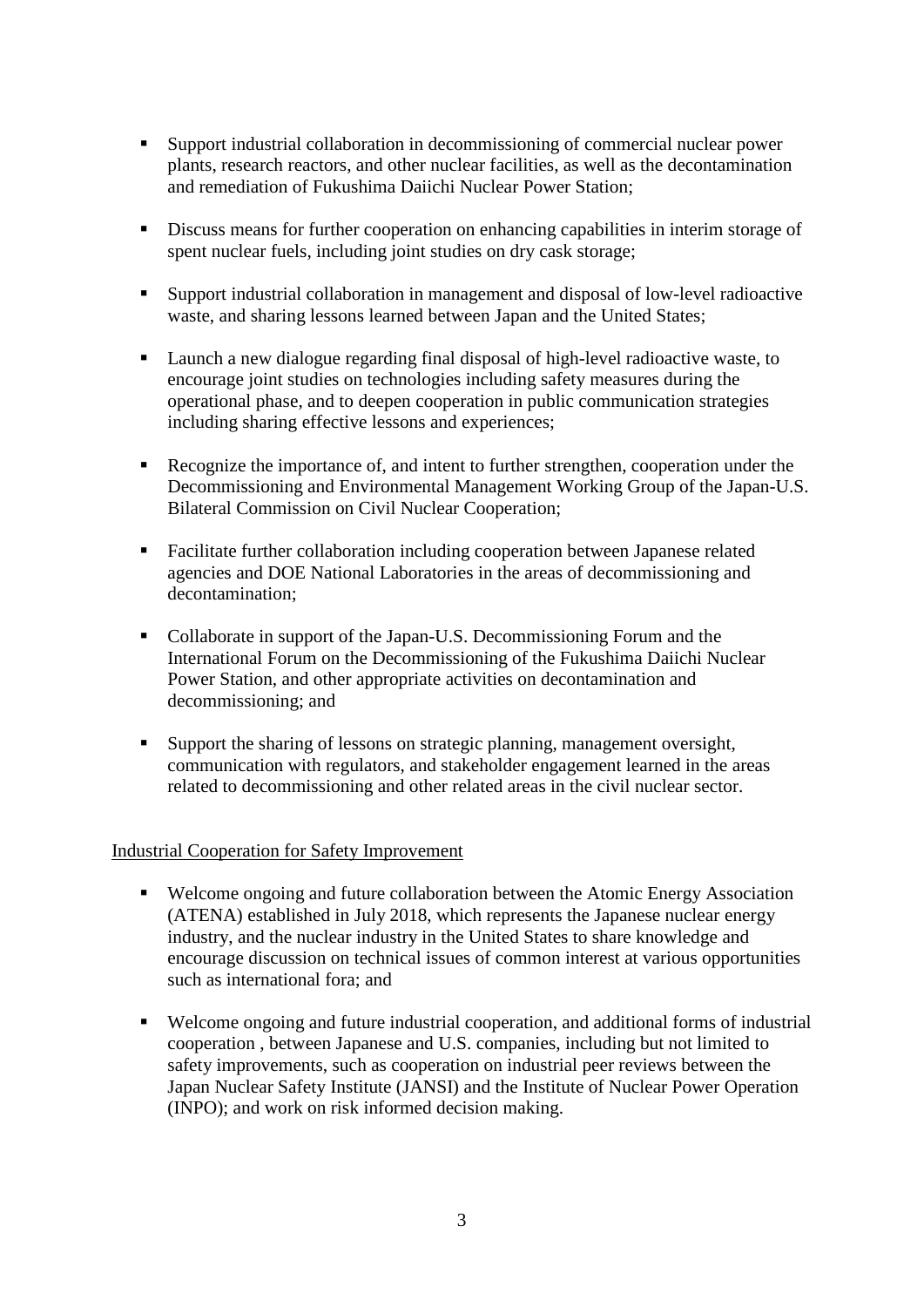## Contribution to Global Use of Nuclear Energy

- Welcome the progress of the Horizon project and future opportunities in the United Kingdom and other potential markets, with the partnerships between vendor companies, and between nuclear operators, and encourage further collaboration;
- Regard nuclear energy partnerships in Asia as crucial, and encourage a broadening of cooperation between Japanese and U.S. companies in Asia and other key regions; and
- Facilitate continued collaboration, including cooperation between Japanese related agencies and DOE National Laboratories in the areas of nuclear non-proliferation, security, safeguards and nuclear safety.

## Fora for Continued Engagement

- Continue agency-to-agency engagement under the Japan-U.S. Economic Dialogue Energy Cooperation Working Group and the Japan-U.S. Bilateral Commission on Civil Nuclear Cooperation, and promote sharing lessons learned on appropriately evaluating the value of base-load electricity sources in the market;
- Support the Nuclear Innovation: Clean Energy Future (NICE Future) initiative under the Clean Energy Ministerial to discuss the global roles, known and new, that nuclear energy innovation can play in bolstering economic growth, energy security, access to carbon-free energy, and environmental stewardship to advance clean energy goals; and
- **EXECUTE:** Leverage existing private sector fora to enhance industry-to-industry exchange, such as the Japan-U.S. Roundtable, dialogue between Japanese and U.S. utilities, and others.

The Participants intend cooperation under this Memorandum of Cooperation (MOC) to commence on the date of the last signature.

The Participants are expected to bear their own costs and expenditures incurred in the course of implementing this MOC. The activities conducted by the Participants and other related agencies under this MOC are contingent upon the availability of funds and other resources, and subject to the laws and regulations of their respective countries.

This MOC is not legally binding and does not give rise to any rights or obligations under domestic or international law.

The Participants intend to address any differences of opinion arising between them in regarding to the interpretation of this MOC through friendly consultation between the Participants.

Any revision to the content of this MOC is expected to be done in writing by the Participants.

Either side may cease cooperation under this MOC and is expected to provide at least 30 days advance written notice to the other side.